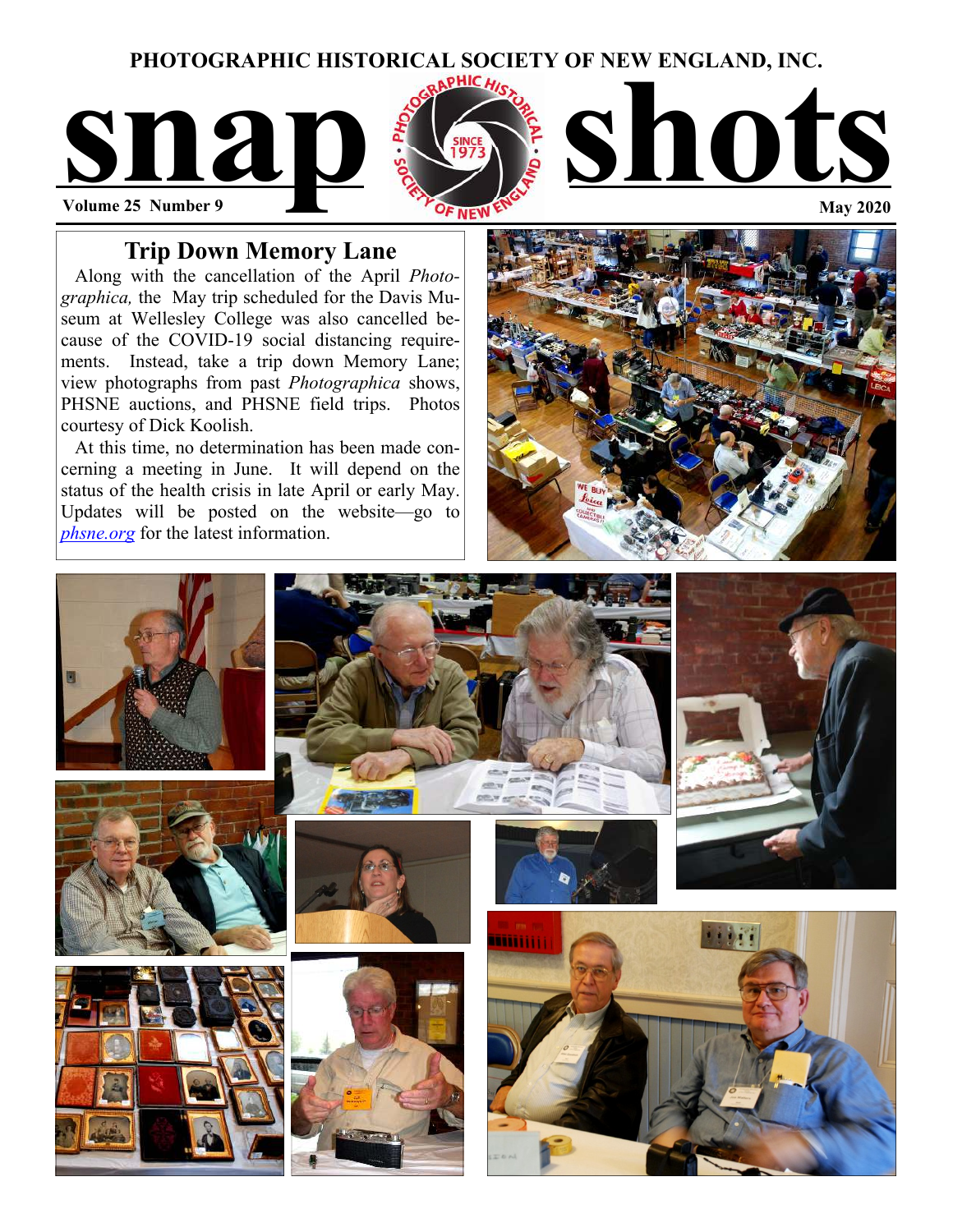# **PEM Receives Major Gift Of Asian Photography**

 Adding to its already substantial holdings, a donation of over 1,600 prints by the Joy of Giving Something Foundation elevates the Peabody Essex Museum to a top ranking institutions for Asian Photography in this country and in Europe.

Much of its previous collection was from the  $19<sup>th</sup>$ century; the gift adds significant representation from the  $20<sup>th</sup>$  century. It is worth noting that twenty-five percent of the donated image are works by women.



Woodside, *Jeff Chien-Hsing Liao* 

 Almost 125 artists are represented, either photographers of Asian descent or those working in Asia. The PEM is planning *China Through the Lens,* a traveling exhibit that will showcase some of the newly acquired images.

## **PHSNE Membership**

 *New members are invited to join for half the rates for the first year.* Regular PHSNE membership (U.S. and Canada) is \$20 for students, \$40 for individuals and institutions, and \$45 for a family; foreign membership is \$50. Join or renew online at *[www.phsne.org/join](http://www.phsne.org/join)* or *[www.phsne.org/renew](http://www.phsne.org/renew)*, or send a check in U.S. dollars, drawn on a U.S. bank or dollar denominated international money order. Please check the expiration date on the *snap shots* mailing label before sending in dues.

 Send payments, changes of address, and other contact information, to Joe Walters Jr, PHSNE Membership Chair, 47 Calvary St., Waltham MA 02453. (Call: 617-826-9294; email: *[membership-chair@phsne.org;](mailto:%20membership-chair@phsne.org)* or use the Web form at *[phsne.org/application](http://phsne.org/application)*).

*snap shots***,** edited by Beverly Regelman, is published monthly, September through June, by the Photographic Historical Society of New England, Inc., 47 Calvary St., Waltham MA 02453. It is available at *<http://phsne.org/member-services/archives/>* within a few days of mailing. Articles and exhibition/book reviews are always welcome. Send to *[snapshots@phsne.org](mailto:snapshots@phsne.org)* . Authors retain copyright to their original articles; however upon written application to the *snap shots* editor, PHSNE may grant non-profit societies with similar aims and interests a onetime right to reproduce a *snap shots* article as long as the author and source are credited and a complimentary copy of the publication is sent to PHSNE.

### **Souvenir Photo Viewers: a Touch of Nostalgia**

At a time when a single souvenir or vacation photo can be shared instantly with friends, family, and their friends and families, it's interesting to think back to a time when that single image was placed inside a simple viewing device where it could be viewed by one person at a time.

 "Souvenir photos weren't always so easily reproduced. My grandmother's nightstand displays a bouquet of key chains, each a truncated pyramid with a hole on one end and a piece of flat, once-white plastic snapped onto the other. They resemble loupes for examining gemstones, and most are emblazoned with the name of a resort, in tacky metallic gold" (*[https://](https://www.nytimes.com/2019/10/15/magazine/letter-of-recommendation-souvenir-photo-viewers.html) [www.nytimes.com/2019/10/15/magazine/letter-of](https://www.nytimes.com/2019/10/15/magazine/letter-of-recommendation-souvenir-photo-viewers.html)[recommendation-souvenir-photo-viewers.html](https://www.nytimes.com/2019/10/15/magazine/letter-of-recommendation-souvenir-photo-viewers.html)*).



 To view the backlit transparency, you have to lift the device to the light and look through the small opening. "The photos themselves are largely unremarkable, as they weren't intended to prove that a person *mastered* a vacation—by capturing the photo intended to amass the most desirable number of 'likes'—but only that he or she took one."

 These photo souvenirs were popular from the 1950s to the 1990s. The images were often taken and sold at major tourist sites. The current version of the souvenir photograph is being captured on film, sometimes without knowing it, riding an elephant, whitewater rafting, on a cruise, etc. At the end of the day, you are "encouraged" to purchase a glossy photo in a cardboard frame.

 These viewers were a more modern version of Stanhopes, microphotographs visible without a microscope, that were often inserted into jewelry.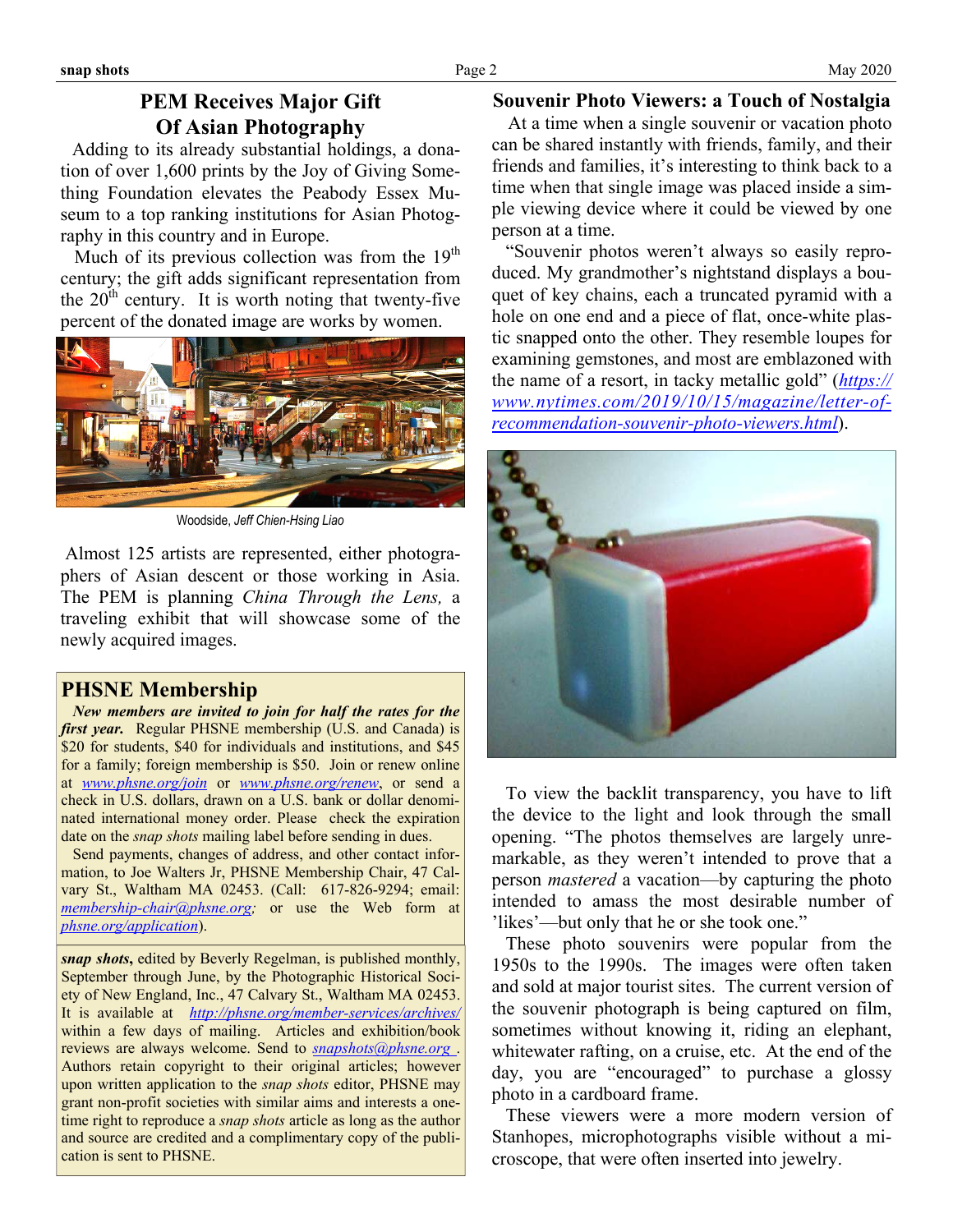## **Love that Leica—the R4**

 A PHSNE member is thrilled with the newest acquisition to his collection, a Leica R4. "The Leica R4 family of Leica 35mm SLR cameras was launched in 1980. The initial design was a joint venture based on Leitz's co-operation agreement of 1972 with Minolta, whose own version was launched in 1977 (Minolta XD series). The subsequent models introduced improved electronic features and TTL flash metering" (*[http://camera-wiki.org/wiki/](http://camera-wiki.org/wiki/Leica_R4%E2%80%93R7) [Leica\\_R4%E2%80%93R7](http://camera-wiki.org/wiki/Leica_R4%E2%80%93R7)*).



 The R4 series included the R4 Mot electronic Leica R4, Leica R4 chrome, and Leica R4s-2, all produced between 1980 and 1985. In 1984 Leica offered a special limited edition R4 in gold and brown skin.

 Features of the R4 include a Leitz mirror box, metering, and a distinct body design. The same body



and chassis were used for all subsequent Leica R models through to the R7. "Like the trend setting Olympus OM-1, the R4 was much smaller and lighter than its predecessors. Also the design was sleek and rounded in contrast with the starkly angular appearance of the R3."

 At its 1980 launching, the camera was named Leica R4 MOT Electronic, suggesting advanced technology. But with the motor drive optional, the name did not catch on and it soon was known simply as the Leica R4. With the motor drive optional, "Leica recommended using only 36 exposure rolls as the camera would stop at exposure 36, preventing film tear out." Two SR44 or LR44 batteries are required to power the R4; without them only 1/100s and bulb shutter speeds work.



 The R4 features a metal bladed electronically controlled shutter. The manual settings include whole stops from 1s to 1/1000 sec., X flash sync, and an automatic stepless from 8sec. to 1/1000 sec. A 1/100 sec. mechanically timed speed was provided in event of a dead battery.

 "Although developed as a joint venture, Leitz made their version somewhat differently, especially the exposure metering system and the top cover design and controls. Unfortunately three of the four series of this camera were encumbered with electronic circuits problems. This relates to cameras with serial numbers below 1.600.000. However, those working after 20 years, or more, are either repaired or not likely to give problems" (*[https://camerapedia.fandom.com/](https://camerapedia.fandom.com/wiki/Leica_R4) [wiki/Leica\\_R4](https://camerapedia.fandom.com/wiki/Leica_R4)*[\).](https://camerapedia.fandom.com/wiki/Leica_R4)